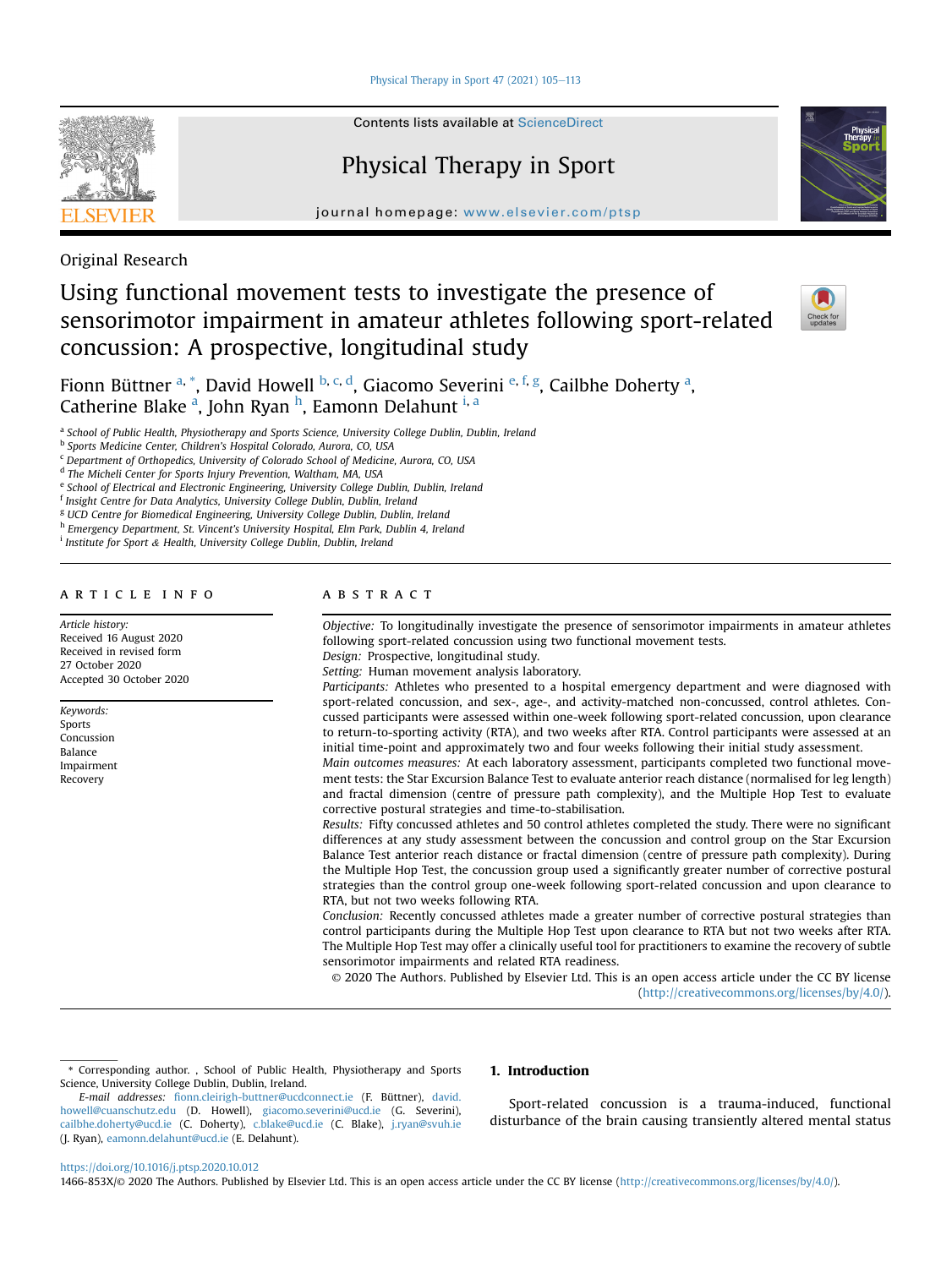([Harmon et al., 2019](#page-7-0); [McCrory et al., 2017\)](#page-8-0). Accumulating evidence suggests that sport-related concussion may be associated with subsequent lower extremity, musculoskeletal injury ([McPherson](#page-8-1) [et al., 2019](#page-8-1); [Reneker, Babl, Flowers 2019\)](#page-8-2). Theory, clinical intuition, and preliminary research propose that post-concussive sensorimotor impairments may be an important mediating variable in this potentially causal pathway ([Eagle et al., 2020](#page-7-1); [Howell](#page-7-2) [et al., 2018a](#page-7-2), [2018b\)](#page-7-3). However, despite plausible hypotheses, an explanatory mechanism remains elusive.

Developing evaluative tests that can detect persistent clinical and neuro-biological impairments following sport-related concussion is a field-wide priority [\(Feddermann-Demont et al.,](#page-7-4) [2017;](#page-7-4) [Kristman et al., 2014\)](#page-7-5). Currently-recommended side-line assessment strategies evaluate clinical symptoms, cognitive deficits, and balance impairments after sport-related concussion that resolve in most concussed athletes to within  $10-14$  days following injury to approximate preinjury values [\(McCrea et al., 2003](#page-8-3), [2005,](#page-8-4) [2013;](#page-8-5) [William et al., 2011](#page-8-6)). The majority of collegiate and adult athletes exhibit normal static balance performance and report symptom resolution within five and ten days, respectively, following sport-related concussion ([Garcia et al., 2018](#page-7-6); [Gessel et al.,](#page-7-7) [2007;](#page-7-7) [McCrea et al., 2013](#page-8-5)). Consequently, return-to-play timelines remain brief ( $\leq$ 21 days) for most professional, amateur, and recreational athletes after sport-related concussion, irrespective of the sport played ([Bahr et al., 2017](#page-6-0); [Gessel et al., 2007](#page-7-7); [Kerr et al., 2016;](#page-7-8) [Marar et al., 2012](#page-8-7); [McCrea et al., 2020;](#page-8-8) [Roberts et al., 2013;](#page-8-9) [Wasserman et al., 2016;](#page-8-10) [William et al., 2011](#page-8-6)). However, the sensitivity of multi-faceted assessments diminishes with increasing time following sport-related concussion, creating uncertainty about whether resolved post-concussive impairments reflect full recovery of normal performance capabilities ([Broglio et al., 2007,](#page-7-9) [2017;](#page-7-10) [Buckley et al., 2018](#page-7-11); [Kamins et al., 2017](#page-7-12); [Putukian et al., 2015](#page-8-11); [Resch](#page-8-12) [et al., 2016\)](#page-8-12).

Functional movement tests can pose physical and cognitive challenges that more closely mimic the demands imposed upon athletes during sport-specific activity than isolated, clinical tests. Using functional movement tests when assessing athletes following sport-related concussion may identify subtle, yet persistent, sensorimotor impairments that evade detection on clinical static balance tests ([Buckley, Oldham, et al., 2016](#page-7-13); [Büttner](#page-7-14) [et al., 2019](#page-7-14); [Howell et al., 2018a;](#page-7-2) [Oldham et al., 2018](#page-8-13)). For example, divided attention walking and sport-specific functional movement tasks have demonstrated promise in detecting dynamic postural control impairments beyond one-month following sportrelated concussion ([Büttner et al., 2019](#page-7-14); [Howell et al., 2015\)](#page-7-15). Postural control impairments may be exacerbated in more physically dynamic and cognitively challenging environments that require athletes to distribute their attentional resources across internal and external cognitive stimuli ([Howell et al., 2018a](#page-7-2)). The physical and cognitive challenges of sports performance place a high demand on the athlete's ability to process and respond to incoming stimuli ([Riemann and Lephart, 2002a,](#page-8-14) [2002b\)](#page-8-15). Given that reduced internal processing abilities and sensorimotor impairments may co-exist following sport-related concussion [\(Herman](#page-7-16) [et al., 2015](#page-7-16); [Swanik et al., 2007\)](#page-8-16), participating in a dynamic and complex sporting environment with aberrant movement patterns may increase an athlete's injury risk [\(Eagle et al., 2020](#page-7-1); [Howell](#page-7-2) [et al., 2018a,](#page-7-2) [2018b;](#page-7-3) [Lynall et al., 2015,](#page-8-17) [2017a,](#page-7-17) [2017b\)](#page-8-18).

Applying functional movement tests, which are more challenging than static tasks, when assessing athletes following sportrelated concussion may detect subtle sensorimotor impairments that have important implications for return-to-play decisionmaking and future lower extremity musculoskeletal injury risk. ([Eagle et al., 2020](#page-7-1); [Howell et al., 2018a;](#page-7-2) [McPherson et al., 2019\)](#page-8-1). This study aimed to longitudinally investigate the presence of sensorimotor impairments in amateur adult athletes following sport-related concussion using two functional movement tests. We hypothesised that concussed athletes would exhibit persistent sensorimotor impairments on challenging, functional movement tests up to two weeks after return-to-sporting activity following sport-related concussion compared with control athletes.

### 2. Methods

This prospective, longitudinal study received ethical approval from the Human Resources Ethics Committee for Life Sciences at University College Dublin (UCD), Ireland and was performed in accordance with the Declaration of Helsinki. Study design, conduct, analysis, and results are reported according to the STatement for Reporting OBsErvational Studies guidelines ([Vandenbroucke et al.,](#page-8-19) [2007;](#page-8-19) [von Elm et al., 2008\)](#page-7-18).

# 2.1. Participant identification

Concussed patients were recruited from the emergency department of a national, university-affiliated, teaching hospital over a 20-month rolling recruitment period from January 2017 until August 2018. Patients were diagnosed with sport-related concussion by an emergency medicine physician using the injury definition developed by the 5th Concussion in Sport Consensus Statement [\(McCrory et al., 2017\)](#page-8-0). For the current study, we defined sport-related concussion as a traumatic brain injury induced by biomechanical trauma transmitting an impulsive force to the brain and manifesting in transiently altered mental status [\(McCrory et al.,](#page-8-0) [2017\)](#page-8-0).

Upon identification of a concussed patient, the patient was approached by a study investigator who applied study eligibility criteria and, if eligible, sought the patient's interest in participating in the study. Concussed participants were included if they were amateur athletes who attended the emergency department and were diagnosed with a concussion occurring during sports competition or practice, and were 16–38 years old. Participants were excluded if they reported: sustaining a sport-related concussion in the preceding 12 months; a history of greater than three lifetime concussions; loss of consciousness greater than 1 min following the current sport-related concussion, a lower extremity physical complaint in the preceding twelve months that resulted in at least 24 h of missed training and/or match-play from midnight at the end of the day that the physical complaint was sustained, or; a history of vestibular disorder. Sex-, age-, and activity-matched volunteer control participants were recruited by advertising the study across competitive and intramural athletic teams in the university and local catchment area, and by applying the same exclusion criteria as were used for the concussion group.

# 2.2. Assessment timeline

Study participants, who consented to participate, attended three study assessments at the human movement analysis laboratory at the UCD School of Public Health, Physiotherapy and Sports Science. We assessed concussed participants 1) within one week following sport-related concussion, 2) upon medical clearance to return-tosporting activity (RTA), and 3) two weeks after RTA following sport-related concussion. Control participants were assessed at an initial study assessment and subsequently tested approximately two weeks and four weeks following their initial study assessment. We aimed to assess control participants at matched time points within three days of concussion participants.

We defined medical clearance to RTA as clearance of the concussed athlete by a physician to initiate organised sporting activity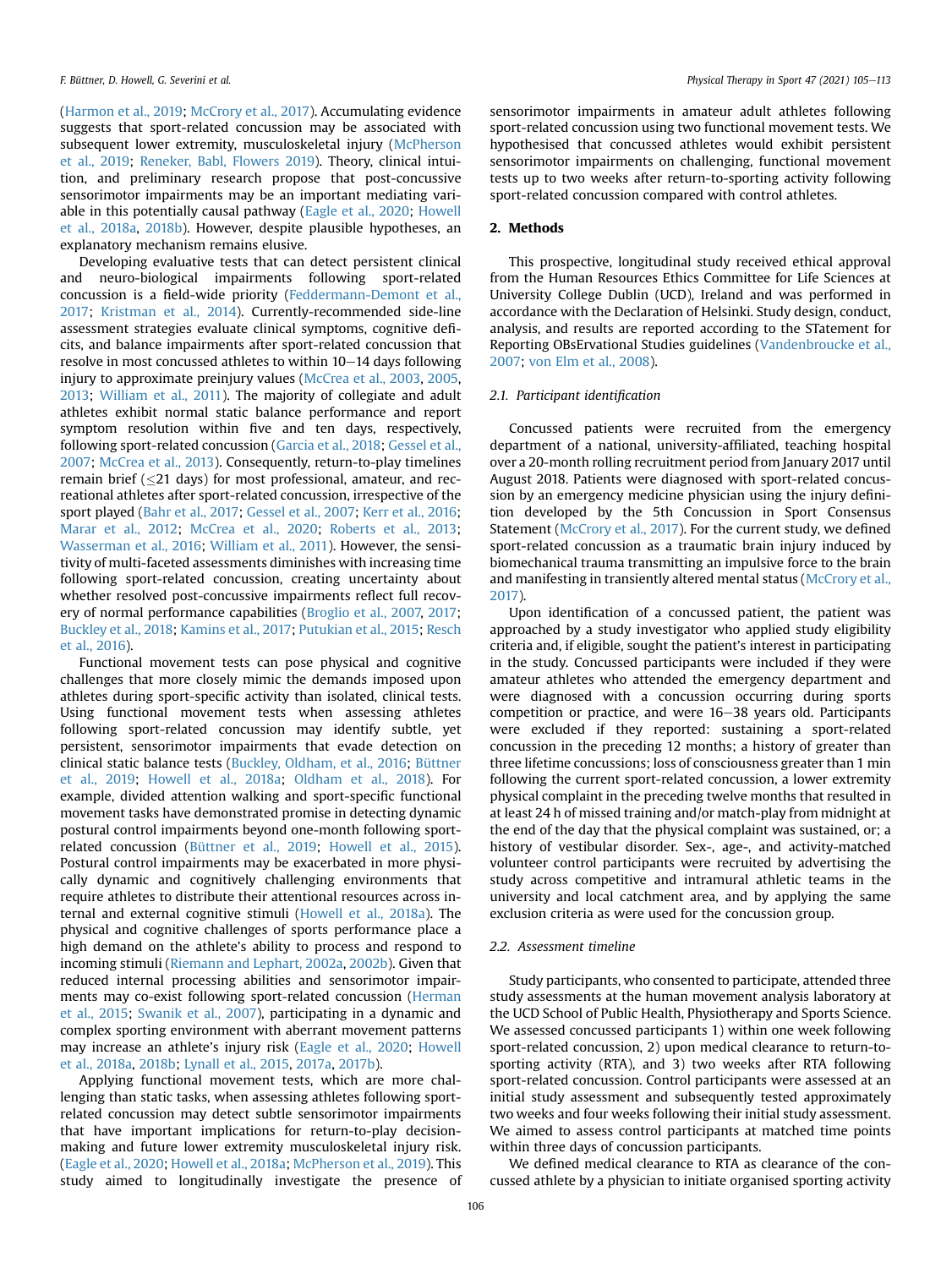following sport-related concussion. RTA decision-making by physicians was independent of the current observational study, and physicians and patients were unaware of study hypotheses. RTA criteria were physician-specific and comprised time-dependent (such as ensuring that the athlete adhered to a time-defined rest period) and criterion-dependent (such as a symptom-free waiting period) approaches. Physicians typically recommended athletes to RTA using a stepwise RTA protocol that increased sport-specific physical activity in volume and intensity.

### 2.3. Participant demographic information

We collected the following demographic characteristics that are considered to potentially mediate, and/or confound, the relationship between sport-related concussion and clinical recovery duration: medically diagnosed concussion history, migraine history, diagnosed attention disorder or learning disability, history of diagnosed anxiety or depression ([Abrahams et al., 2014](#page-6-1); [Iverson](#page-7-19) [et al., 2017;](#page-7-19) [Makdissi et al., 2013](#page-8-20); [Zemek et al., 2016](#page-8-21)). We ascertained participant concussion history by asking participants whether they had previously sustained a medically diagnosed sport-related concussion. Migraine history was ascertained by asking participants whether they had a history of physiciandiagnosed migraines. Diagnosed attention disorder or learning disability was ascertained by asking study participants whether they had ever been medically diagnosed with an attention disorder (e.g., ADD or ADHD) or a learning disability (e.g., dyslexia). History of diagnosed mood disorder was ascertained by asking study participants whether they had ever been medically diagnosed with anxiety or depression.

#### 2.4. Assessment protocol

At each study assessment, concussion and control participants completed the following clinical tests [\(Table 1](#page-2-0)):

#### 2.5. Star excursion balance test

The Star Excursion Balance Test (SEBT) is a clinical assessment of dynamic postural control. During the SEBT, the participant performs single-leg squats using the non-weightbearing limb to reach maximally and touch a point along one of eight lines on the floor that extend from a fixed centre point and are spaced at  $45^{\circ}$  from each other ([Kaminski](#page-7-20) & [Gribble, 2003](#page-7-20)). Participants were instructed to perform the SEBT in the anterior reach direction, as described by Gribble et al. ([Gribble et al., 2012\)](#page-7-21) In brief, participants maintain a stable base of support on the weightbearing stance foot while performing a maximal reach in the anterior direction with the nonweightbearing leg (further explanation in supplemental file).

We computed the average of three test trials to calculate the anterior reach distance for each participant. The anterior reach component of the SEBT was selected due to its similarity with a single-leg squat but also because it has a clinician-based outcome

F. Büttner, D. Howell, G. Severini et al. **Physical Therapy in Sport 47 (2021)** 105-113

(i.e., reach distance) as well as a laboratory-based outcome (i.e., forceplate-instrumented postural control) when performed in the laboratory. Anterior reach distance was normalised for participant leg length (as measured from the ASIS to the medial malleolus) to account for systematic leg length differences between participants in the concussion and control group ([Gribble](#page-7-22)  $\&$  [Hertel, 2003](#page-7-22)). We measured closed-chain ankle dorsiflexion range of motion of the weightbearing limb by performing a knee-to-wall lunge test and included this variable as a confounding variable to minimise the influence of this variable on normalised anterior reach distance performance [\(Gribble](#page-7-22) & [Hertel, 2003;](#page-7-22) [Hoch et al., 2011\)](#page-7-23).

The SEBT has demonstrated discriminative capacity to differentiate the level of postural control in injured and uninjured participants with chronic ankle instability, anterior cruciate ligament reconstruction, and patellofemoral pain syndrome ([Gribble et al.,](#page-7-21)  $2012$ ; Hegedus et al.,  $2015$ ). Consistent intra-tester  $(0.78-0.96)$ , inter-tester  $(0.81-0.93)$  and inter-session  $(0.84-0.92)$  reliability has been demonstrated for the SEBT when practice trials were accounted for ([Gribble et al., 2012](#page-7-21)).

Additionally, we acquired centre of pressure data for the weightbearing, stance limb to calculate fractal dimension combining anteroposterior and mediolateral centre of pressure (CoP) paths ([Doherty et al., 2015a](#page-7-25), [2015b\)](#page-7-26). Fractal dimension is a unit-less measure that characterises the complexity of the CoP signal ([Katz](#page-7-27) & [George, 1985\)](#page-7-27), thereby providing an indication of the extent to which the participant is using their available base of support ([Prieto et al., 1996\)](#page-8-22). Fractal dimension describes its shape using a value ranging from 1 (i.e., low complexity or reduced capacity to avail of the supporting base) to 2 (i.e., high complexity). ([Katz](#page-7-27) & [George, 1985\)](#page-7-27).

# 2.6. Multiple hop test

The Multiple Hop Test (MHT) is a functional assessment of dynamic postural control developed by Riemann et al. ([Riemann et al.,](#page-8-23) [1999](#page-8-23)) Participants performed the MHT as described by Eechaute et al. ([Eechaute, Vaes,](#page-7-28) & [Duquet, 2008a,](#page-7-28) [2008b\)](#page-7-29). In brief, participants hop and land, with a stable landing, along a multi-directional pattern of ten, numbered, floor markers. Participants pause momentarily when landing on each tape marker to sufficiently stabilise. When the participants' weightbearing knee and hip are aligned, and foot, chest and head are pointing anteriorly, the participant can hop to the next marker. Participants aim to cover each tape marker with their weightbearing foot upon landing (further explanation in supplemental file).

Participants were instructed to maintain balance and to minimise corrective postural strategies upon landing. Corrective postural strategies included: (1) falling or stumbling; (2) displacing the supporting foot (through shuffling or jumping); (3) touching the ground with the non-weightbearing foot; (4) removing the hand(s) from the iliac crest(s); (5) moving the trunk medially or laterally in the frontal plane or anteriorly in the sagittal plane; (6) holding the legs together to maintain stability, and (7) swinging the

<span id="page-2-0"></span>Table 1 Study outcome measures and metrics.

| Clinical test | Outcome measure                                               | Outcome metric (unit) |
|---------------|---------------------------------------------------------------|-----------------------|
| <b>SEBT</b>   | Anterior reach distance performance normalised for leg length | Percentage (%)        |
|               | Fractal dimension                                             | $N/A$ (unitless)      |
| <b>MHT</b>    | Performance time                                              | Seconds (s)           |
|               | Corrective postural strategies                                | Count                 |
|               | Time-to-stabilisation (x-axis)                                | Seconds (s)           |
|               | Time-to-stabilisation (y-axis)                                | Seconds (s)           |

 $SEBT = Star$  excursion balance test; MHT = Multiple hop test.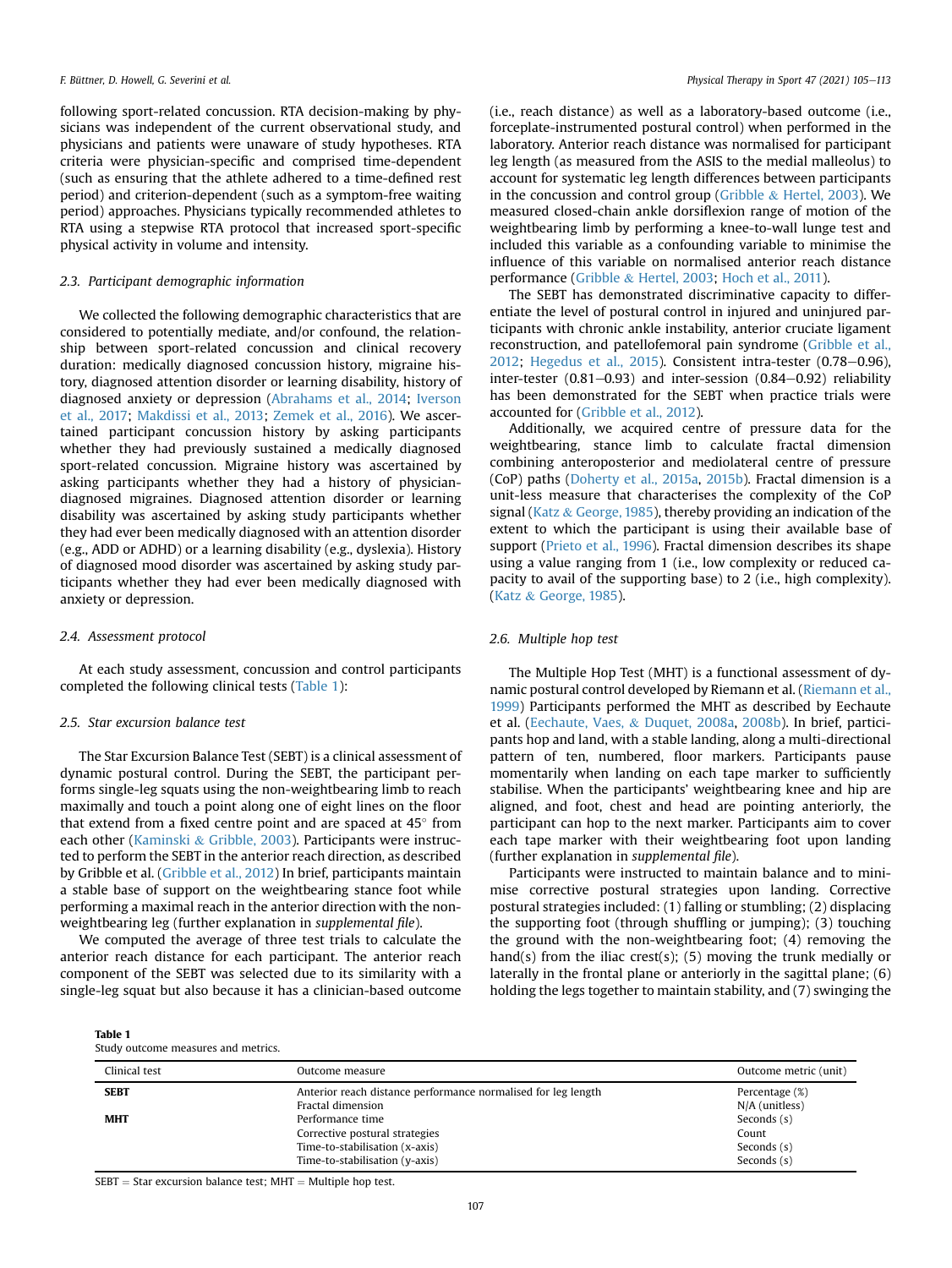non-weightbearing leg into greater than 30° of adduction or abduction. Participants were instructed to minimise corrective postural strategies. Participants performed four practice trials and three test trials, with 3-minute rest intervals between trials. Participants performed the MHT using only the dominant limb (further explanation in supplemental file). [\(Eechaute et al., 2008a](#page-7-28), [2008b,](#page-7-29) [2009\)](#page-7-30).

MHT trials were video-recorded using a tripod-mounted video camera facing the participant antero-posteriorly (Canon, Tokyo). Two independent assessors (one blind and one not blind to participant concussion status) assessed video recordings of MHT performance. Assessors evaluated the number of corrective postural strategies made by participants during the test when landing on each floor marker. The sum of corrective postural errors across trials was used to calculate the postural error outcome score for each MHT assessment (further explanation in supplemental file). An unweighted mean of assessor one and assessor two error ratings for each participant was calculated.

The MHT has not been validated in a concussion cohort but has demonstrated good-to-excellent intersession reliability (time in seconds: Intra-Class Correlation (ICC) =  $0.87-0.97$ ; corrective strategies:  $ICC = 0.64-0.83)$  and moderate-to-good intra-(corrective strategies:  $ICC = 0.83-0.94$ ) and inter-rater reliability (corrective strategies:  $ICC = 0.91 - 0.94$ ) in healthy and other clinical populations [\(Eechaute et al., 2008a,](#page-7-28) [2009\)](#page-7-30). The MHT has demonstrated good discriminative properties to differentiate individuals with and without chronic ankle instability using the number of corrective strategies (receiver operating characteristic area under the curve  $= 0.79$  (95%CI 0.67–0.89)) ([Eechaute et al., 2012](#page-7-31), [2017;](#page-7-32) [Rosen et al., 2019\)](#page-8-24).

At the end of the MHT, participants stabilised on the final tape marker, which was positioned on a force-plate. Data from the forceplate was recoded using a sampling frequency of 1 kHz and was segmented, for each trial, from the instant of landing to exactly 5 seconds after landing. The time-to-stabilisation parameter was calculated from the force-plate data for both the anteroposterior and mediolateral directions using the sequential estimation method ([Shaw et al., 2008\)](#page-8-25). In the sequential estimation method, the cumulative average of the ground reaction force data in both directions was calculated, for each time point, as the average of all samples up to that point. Then, a threshold was calculated, for each direction, as the average  $+$  0.25 times the standard deviation of the whole ground reaction data for the trial. The time-to-stabilisation parameter was then identified as the instant in which the cumulative average first fell below the threshold value. Data processing was performed using Matlab (Mathowks, US).

# 2.7. Statistical analysis

We performed descriptive statistics to summarise group-level demographic characteristics and outcomes. Continuous variables are expressed as means or medians, and standard deviations (SD) or inter-quartile ranges (IQR). Dichotomous variables are presented using frequencies (n) and percentages (%). Equivalence tests were performed to test the null hypothesis that concussion and control groups were statistically equivalent on baseline and demographic variables ([Lakens, 2017;](#page-7-33) [Lakens et al., 2018](#page-7-34)).

We constructed a multi-level model to investigate whether SEBT and MHT outcome measures differed between the concussion group and the control group at each study assessment (further explanation in supplemental file). We selected a maximumlikelihood estimation method to compare models with fixed and random coefficients (i.e., intercepts and slopes) and to assess which models provided the best fit to the data. We constructed an initial baseline model including only a fixed intercept and then added a

random intercept for individual participants to assess whether allowing scores at each study assessment time-point to vary across individuals improved model fit (because participants likely recover from different "starting points"). Random intercepts improved model fit for each outcome variable and was retained. Allowing outcome scores to vary across individual participants significantly improved model fit and was retained in each statistical model.

Group, time, and group-by-time were entered, in that order, into each model as fixed effects and interaction terms, respectively. We allowed study assessment time-points to cluster within each patient due to the dependency of these scores on the same patient over time. We interpreted Akaike Information Criterion (AIC) values to evaluate improvements in the fit of each model. We calculated a -2 Log-Likelihood ratio value to assess significant improvements in model fit with each added parameter. Alpha level was set at 0.05.

Significant interaction terms were interpreted by performing separate multi-levels models at each study assessment to evaluate whether there were significant differences between the concussion group and the control group at study assessment time-points one, two, and three. We adjusted the alpha level for family-wise comparisons of significant interaction terms using a Bonferroni correction  $(0.05/3$  time-points = 0.0167). Statistical analyses and data visualisation were performed in RStudio (Vienna, Austria).

# 3. Results

Fifty-two concussion patients and 52 control participants were eligible to participate, provided informed consent, and enrolled in the study. Two participants in each group were lost to follow-up and excluded from the study. Fifty concussed athletes and 50 sex- , age-, and activity-matched control athletes, who were similar on collected demographic characteristics, completed the study ([Table 2\)](#page-4-0).

# 3.1. Star excursion balance test anterior reach distance normalised for leg length

The concussion group and the control group did not differ on anterior reach distance (normalised for leg length) when aggregating across study assessment time-points and when group was included in the model as a fixed effect (main effect for group:  $\chi^2$  $(1) = 0.70$ ;  $p = 0.4$ ). Adding dorsiflexion range of motion as a confounding variable to the model, with group, significantly improved model fit ( $\chi^2$  (1) = 20.86; p < 0.0001). The concussion group did not demonstrate significantly different anterior reach distance normalised for leg length on the SEBT compared with the control group at any study assessment (group-by-time interaction:  $\chi^2$  (5) = 0.00001; p = 0.99) ([Table 3\)](#page-4-1) (Supplemental Table 1).

# 3.2. Fractal dimension

The concussion group exhibited significantly different complexity in centre of pressure trajectory compared with the control group regardless of the study assessment time-point (main effect for group:  $\chi^2$  (1) = 11.35; p = 0.0008). The concussion group did not demonstrate significantly different complexity in postural stability than the control group at any study assessment (group-bytime interaction:  $\chi^2$  (2) = 1.55; p = 0.46) [\(Table 3\).](#page-4-1)

#### 3.3. Multiple hop test corrective postural strategies

There was a significant group-by-time interaction ( $\chi^2$  $(2) = 14.16$ ;  $p = 0.008$ ) for corrective postural strategies on the MHT (Supplemental Table 3), whereby the concussion group used a significantly greater number of corrective postural strategies than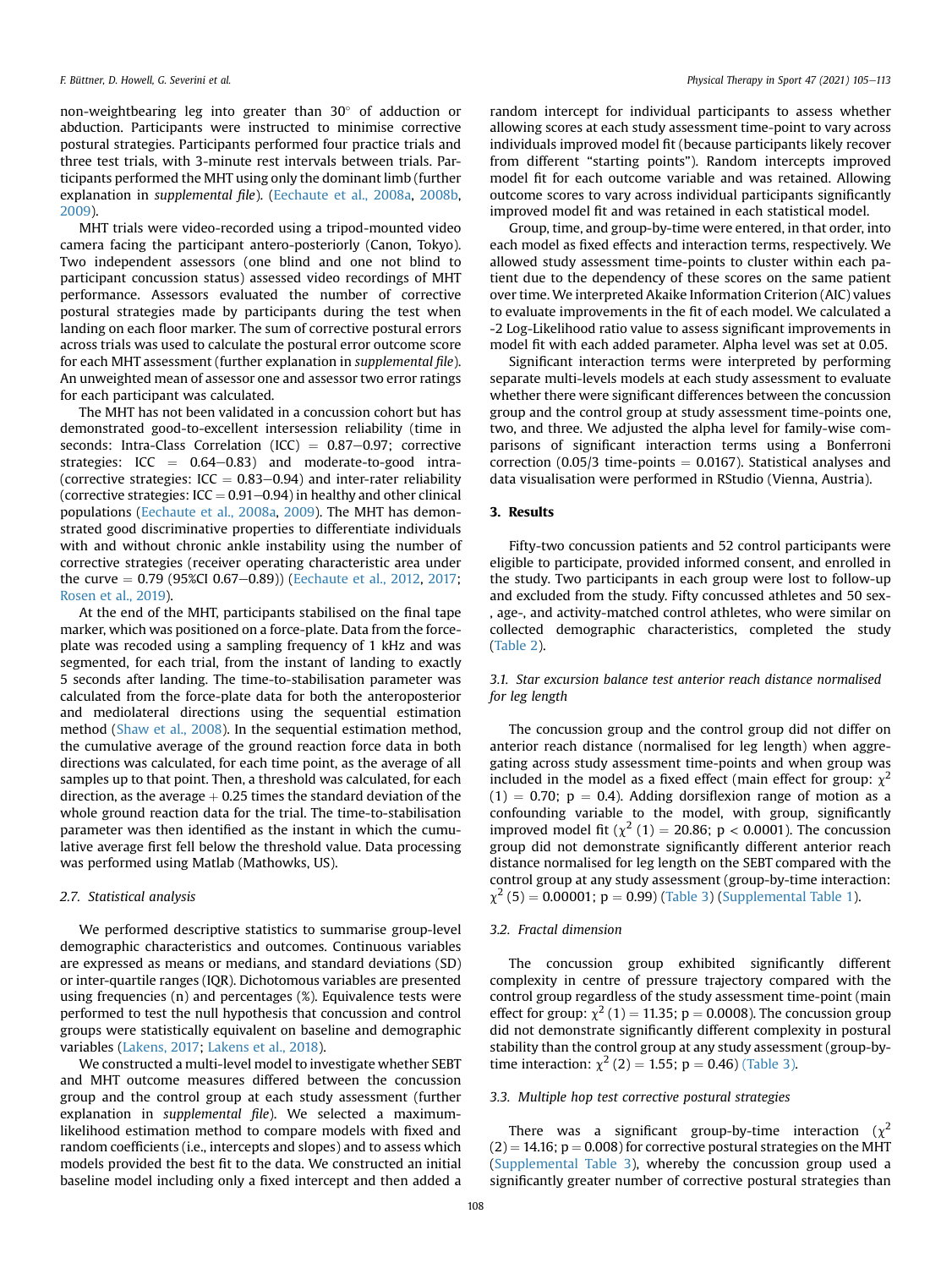#### <span id="page-4-0"></span>Table 2

Participant demographic information.

|                                                         | Concussion group ( $n = 50$ ) | Control group ( $n = 50$ ) | Equivalence testing    | Upper & lower bounds     |
|---------------------------------------------------------|-------------------------------|----------------------------|------------------------|--------------------------|
| Sex (female), $n$ $(\%)$                                | 14 (28%)                      | 14 (28%)                   | $p = 0.013^a$          | $\pm 0.2\%$              |
| Age (years), mean (SD)                                  | 22.9(5.1)                     | 23.8(4.6)                  | p < 0.001 <sup>a</sup> | $\pm$ 4 years            |
| Height (cm), mean (SD)                                  | 177.4 (10.4)                  | 177.0(9.0)                 | $p = 0.034^a$          | $+4.0$ cm                |
| Mass (kg), mean (SD)                                    | 79.2 (15.4)                   | 79.0 (13.1)                | $p = 0.023^a$          | $\pm$ 6.0 kg             |
| Sports participation per week (hours), mean (SD)        | 8.3(3.7)                      | 8.5(3.4)                   | $p = 0.006^a$          | ± 2 h                    |
| Assessment 1 (days), mean (SD)                          | 4.3(1.70)                     | N/A                        |                        | $\overline{\phantom{0}}$ |
| Assessment 2 (days), mean (SD)                          | 14.3(4.6)                     | 14.4(3.4)                  | $p < 0.001^a$          | $\pm$ 3 days             |
| Assessment 3 (days), mean (SD)                          | 30.3(7.2)                     | 31.5(6.9)                  | $p = 0.004^a$          | $\pm$ 5 days             |
| Prior concussion history (yes), n (%)                   | 26 (52%)                      | 18 (36%)                   | $p = 0.342^b$          | $\pm 0.2$                |
|                                                         |                               |                            | $p = 0.102^{b}$        |                          |
| History of migraine (yes), $n$ (%)                      | 7(14%)                        | 7(14%)                     | $p = 0.002^a$          | $\pm 0.2$                |
| History of diagnosed learning disability (yes), $n$ (%) | 6(12%)                        | 1(2%)                      | $p = 0.049^a$          | $\pm 0.2$                |
| History of diagnosed mood disorder (yes), n (%)         | 8 (16%)                       | 4 (8%)                     | $p = 0.031a$           | $\pm 0.2$                |

N/A = Time calculated since injury meaning that control group could not produce a numeric value. Control group study assessment time-points are subtracted from the first control group study assessment.

<span id="page-4-2"></span>In equivalence testing using two one-sided significance tests,  $p < 0.05$  indicates that both the concussion group and control group are statistically equivalent.

<span id="page-4-3"></span><sup>b</sup> For prior concussion history, the concussion group and the control group are not statistically equivalent but also not statistically different due to a lack of statistical power.

the control group within one-week following sport-related concussion ( $\beta = 4.85$ ; SE = 1.05; p < 0.0001) and upon clearance to RTA ( $\beta = 4.65$ ; SE = 1.00; p < 0.0001) [\(Fig. 1\)](#page-5-0) (Supplemental Table 4). The number of corrective postural strategies employed by the concussion group were not significantly different compared with the control group two weeks following RTA after sport-related concussion ( $\beta = 2.26$ ; SE = 1.10; p = 0.043) [\(Table 3\).](#page-4-1)

# 3.4. Multiple hop test time-to-stabilisation in the sagittal plane

There was a significant group-by-time interaction for time-tostabilisation in the anteroposterior direction ( $\chi^2$  (2) = 10.8;  $p = 0.0045$ ), whereby adding this interaction term significantly improved model fit to the data (Supplemental Table 5). However, when applying a Bonferroni correction for multiple comparisons between the concussion and the control group, there were no significant differences in the time taken for participants to stabilise in the anteroposterior direction at the end of the MHT [\(Table 3\)](#page-4-1) (Supplemental Table 6).

#### 3.5. Multiple hop test time-to-stabilisation in the frontal plane

There was a significant group-by-time interaction for time-tostabilisation in the mediolateral direction ( $\chi^2$  (2) = 2.52;  $p = 0.019$ ) (Supplemental Table 7). However, the concussion group did not take significantly longer than the control group to stabilise in the mediolateral direction after the MHT one week following

# <span id="page-4-1"></span>Table 3

sport-related concussion ( $\beta = 0.06$ ; SE = 0.05; p = 0.2), upon medical clearance to RTA ( $\beta = 0.04$ ; SE = 0.04; p = 0.3), and two weeks following RTA after sport-related concussion ( $\beta = -0.07$ ;  $SE = 0.04$ ;  $p = 0.08$ ) when a Bonferroni correction was applied to account for multiple comparisons [\(Table 3\)](#page-4-1) (Supplemental Table 8).

# 4. Discussion

Using two functional movement tests, we assessed for the presence of sensorimotor impairments in a group of recently concussed amateur athletes compared with control athletes. Upon clearance to RTA, concussed athletes demonstrated a greater number of corrective postural strategies than control athletes when performing the MHT. However, the concussion group recorded a similar time-to-stabilisation as the control group when completing the MHT from one-week following sport-related concussion through two weeks after RTA. Similarly, the concussion group did not perform significantly differently during the SEBT compared with the control group from one-week following sport-related concussion up to 2 weeks after RTA. Our results contradict our pre-study hypotheses, which anticipated that acutely concussed athletes would exhibit persistent sensorimotor impairments on the SEBT and the MHT up to two weeks following RTA.

We used the number of corrective postural strategies exhibited during the MHT as a surrogate marker of sensorimotor performance. The dynamic and multi-directional demands of the MHT require high levels of sensorimotor control to confer postural

|                                                     | Time-point 1 |             | Time-point 2 |             | Time-point 3                                                                                                         |             |
|-----------------------------------------------------|--------------|-------------|--------------|-------------|----------------------------------------------------------------------------------------------------------------------|-------------|
|                                                     |              |             |              |             | Concussion Mean (SD) Control Mean (SD) Concussion Mean (SD) Control Mean (SD) Concussion Mean (SD) Control Mean (SD) |             |
| $DF$ RoM $(cm)$                                     | 8.39(3.36)   | 6.41(3.26)  | 8.23(3.05)   | 6.36(3.43)  | 8.41 (3.39)                                                                                                          | 6.33(3.23)  |
| $LL$ (cm)                                           | 92.7(6.27)   | 92.5(5.34)  | 92.1(6.17)   | 92.5(5.56)  | 92.8(6.51)                                                                                                           | 92.1 (5.29) |
| SEBT                                                |              |             |              |             |                                                                                                                      |             |
| Anterior reach distance <sup>a</sup> (cm)           | 62.6(5.32)   | 64.0 (5.92) | 63.9(5.89)   | 64.1 (6.42) | 63.5(6.53)                                                                                                           | 64.0 (5.87) |
| Fractal dimension                                   | 1.07 (0.08)  | 1.11(0.07)  | 1.05(0.08)   | 1.10(0.06)  | 1.05(0.07)                                                                                                           | 1.10(0.07)  |
| MHT                                                 |              |             |              |             |                                                                                                                      |             |
| Time $(s)$                                          | 39.0 (6.88)  | 31.3(6.18)  | 36.8 (7.90)  | 32.0 (7.86) | 35.9(8.02)                                                                                                           | 32.1 (8.08) |
| Corrective postural strategies (number) 14.8 (5.74) |              | 10.0(4.57)  | 15.1(5.07)   | 10.5(4.42)  | 12.8(5.21)                                                                                                           | 10.5(5.21)  |
| $TTSx^b(s)$                                         | 2.67(0.11)   | 2.73(0.22)  | 2.70(0.18)   | 2.74(0.08)  | 2.77(0.13)                                                                                                           | 2.73(0.06)  |
| $TTSy^b(s)$                                         | 2.56(0.24)   | 2.62(0.18)  | 2.61(0.18)   | 2.65(0.18)  | 2,68(0.23)                                                                                                           | 2.60(0.16)  |

<span id="page-4-4"></span>DF RoM = Dorsiflexion range of motion, cm = centimetres, LL = Leg length. <br><sup>a</sup> Star Excursion Balance Test anterior reach distance normalised for leg length.

<span id="page-4-5"></span>b TTSx = Time-to-stabilisation (x-axis), anteroposterior direction, sagittal plane; TTSy = Time-to-stabilisation (y-axis), mediolateral direction, frontal plane.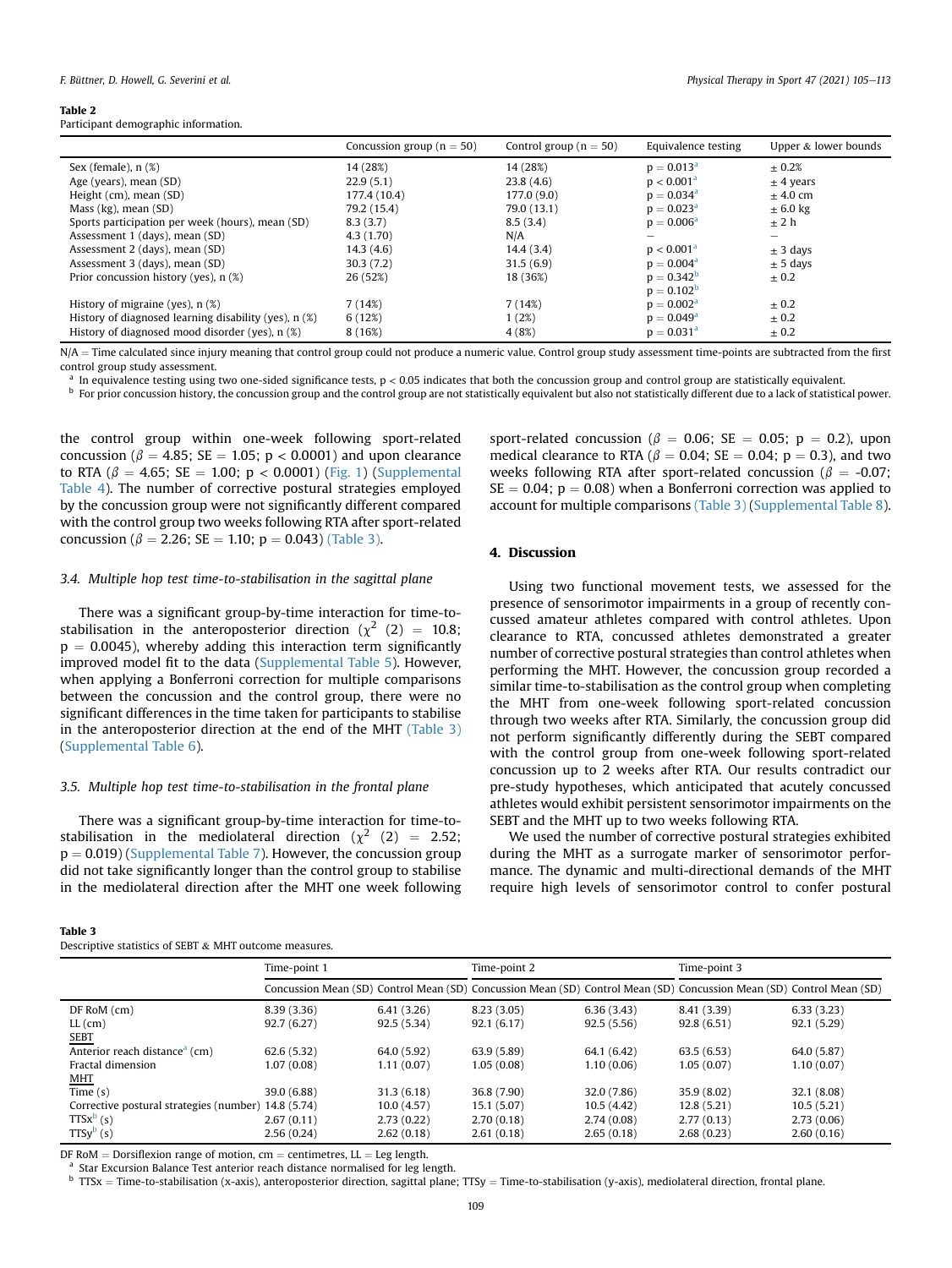<span id="page-5-0"></span>

Fig. 1. Mean number of corrective postural strategies for the concussion group and the control group over time. Error bars represent 95% confidence intervals for each group mean at assessment time-points. Timepoint 1, within 1 week following sport-related concussion; Timepoint 2, upon medical clearance to return-to-sporting activity; Timepoint 3, 2 weeks after return-to-sporting activity.

stability. We speculated that performing a functional movement task such as the MHT, which is thought to be more challenging than a less functional, static balance task, would magnify underlying sensorimotor impairments that manifest only under high cognitive loads during sports performance. Our findings partially support the belief that subtle, persistent sensorimotor impairments are present when athletes RTA following sport-related concussion [\(Büttner](#page-7-14) [et al., 2019](#page-7-14); [Howell et al., 2015](#page-7-15); [Parker et al., 2007;](#page-8-26) [Parrington](#page-8-27) [et al., 2018\)](#page-8-27), which may mediate the relationship between concussion and subsequent lower extremity, musculoskeletal injury ([McPherson et al., 2019](#page-8-1)). Future prospective studies are needed to examine this theory.

Dynamic balance impairments following sport-related concussion may impact walking and running gait control, potentially contributing to subsequent lower extremity, musculoskeletal injury risk [\(Fino et al., 2018](#page-7-35); [Howell et al., 2018a;](#page-7-2) [Manaseer et al., 2017\)](#page-8-28). Delayed reaction times and greater postural instability during a variety of functional walking tasks can persist beyond the resolution of clinical impairments and resumption of sporting activity following concussive injury ([Belanger](#page-6-2) & [Vanderploeg, 2005;](#page-6-2) [Buckley, Vallabhajosula, et al, 2016](#page-7-36); [Büttner et al., 2019](#page-7-14); [Catena](#page-7-37) [et al., 2009;](#page-7-37) [Fait et al., 2013;](#page-7-38) [Fino et al., 2016;](#page-7-39) [Powers et al., 2014;](#page-8-29) [Warden et al., 2001](#page-8-30)). It is probable that impaired sensorimotor control following sport-related concussion is only one of many risk factors that interact in a complex manner to manifest in subsequent lower extremity, musculoskeletal injury ([Bittencourt et al., 2016;](#page-7-40) [Roe et al., 2017](#page-8-31)). For example, underlying strength deficits and erratic training load prescriptions may further increase an athlete's susceptibility to lower extremity, musculoskeletal injury when combined with impaired sensorimotor control secondary to neurological alterations following sport-related concussion [\(Fino](#page-7-41) [et al., 2019;](#page-7-41) [Herman et al., 2015;](#page-7-16) [Swanik et al., 2007\)](#page-8-16).

Interestingly, the concussion group did not demonstrate a significantly greater number of corrective postural strategies than the control group (mean difference  $= 2.3$  postural corrective strategies) two weeks after RTA following sport-related concussion.

Continued recovery of the sensorimotor system following RTA and the (training) effect of organised sporting activity on sensorimotor control may explain improved MHT performance in the concussion group ([Reneker, Babl, Pannell, et al., 2019\)](#page-8-32). It is also possible that subtle, clinically undetectable, sensorimotor impairments persist following sport-related concussion and may become clinically meaningful, long-term outcomes over time.

When performing the MHT, the concussion group did not exhibit a significantly different time-to-stabilisation compared with the control group. These null findings align with the existing literature that explore the utility of functional movement tests to assess concussion-associated sensorimotor impairments using laboratory-based outcomes ([Berkner et al., 2017](#page-7-42); [Büttner et al.,](#page-7-14) [2019;](#page-7-14) [Ford et al., 2018;](#page-7-43) [Howell et al., 2019](#page-7-44); [Lynall et al., 2018,](#page-7-45) [2019\)](#page-8-33). Specifically, athletes with and without a recent  $(<1.5$  years) history of concussion demonstrated a similar time-to-stabilisation when landing from a single-leg hop ([Lynall et al., 2020\)](#page-8-34). Additionally, when completing jump landing tasks with and without anticipated cutting manoeuvres, athletes with a history of concussion did not perform significantly differently compared to athletes without a history of concussion after correcting for multiplicity [\(Lynall et al., 2018\)](#page-7-45). Dynamic, cognitive-motor dual-task assessments did not consistently identify differences between concussion and control groups during single- and dual-task conditions [\(Berkner et al., 2017;](#page-7-42) [Büttner et al., 2019](#page-7-14); [Howell et al., 2019;](#page-7-44) [Lynall et al., 2018\)](#page-7-45). Moreover, prospectively examined head impact exposure throughout one football season was not associated with pre-season to post-season changes in functional movement scores ([Ford et al., 2018\)](#page-7-43). Only a subset of, rather than all, athletes may experience persistently impaired sensorimotor performance following sport-related concussion  $-$  detecting this impaired subgroup is challenging when relying on statistically significant, group-level, mean differences, as the existing literature suggests.

There were no significant differences between the concussion and control groups during the SEBT over time on either normalised anterior reach distance or fractal dimension. Although the SEBT is a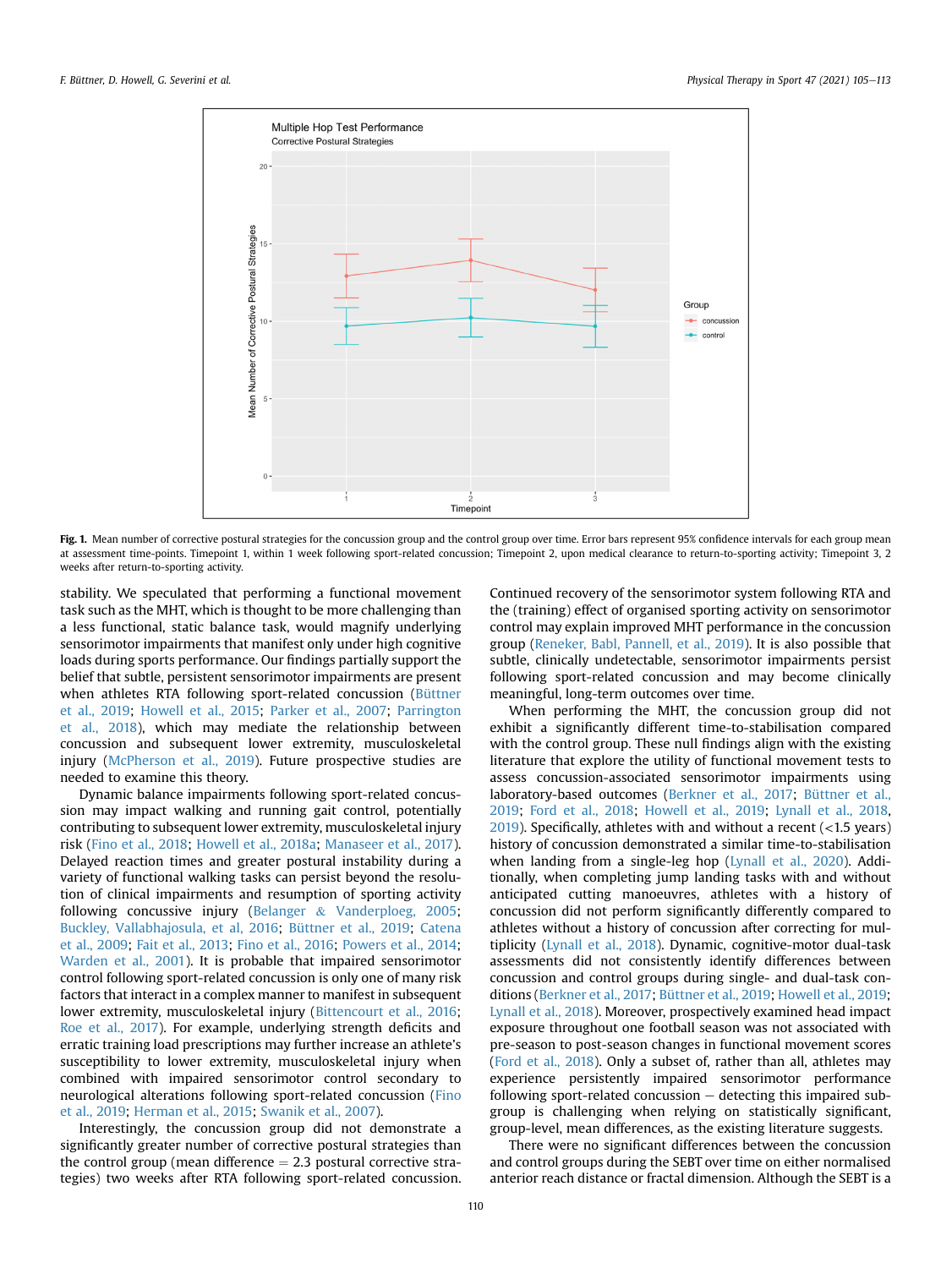novel, clinical assessment of postural control with both closedchain and open-chain components (i.e., closed-chain controlling centre of mass while reaching outside of one's base of support) ([Gribble et al., 2012](#page-7-21)), it has been suggested that more functional movement activities, such as gait tasks, are better at identifying deficits after a sport-related concussion than statically performed tasks ([Buckley et al., 2017](#page-7-46); [Fino et al., 2016;](#page-7-39) [Oldham et al., 2016;](#page-8-35) [Parker et al., 2006\)](#page-8-36). The SEBT was selected and administered in this investigation due to its prevalent use in clinical settings and responsiveness in, and prospective association with, other injuries ([Gribble et al., 2012](#page-7-21)). However, the SEBT may be insufficiently dynamic to challenge athletes with persistent sensorimotor impairments following sport-related concussion. When performing clinician-administered static postural control tasks to assess balance impairments following sport-related concussion, athletes typically exhibit normative values within five days ([McCrea et al.,](#page-8-3) [2003,](#page-8-3) [2005,](#page-8-4) [2013](#page-8-5)). Similarly, athletes with a history of concussion exhibited similar performance on laboratory-based outcome measures (i.e., CoP path, speed, and velocity) compared to athletes without a history of concussion when performing a single-leg squat; similar to the movement involved in the anterior reach component of the SEBT [\(Lynall et al., 2020](#page-8-34)). These existing findings in the literature align with the null findings observed in the current study.

# 4.1. Limitations

Given our study design and resources, we could not collect preinjury data for our cohort of concussed athletes. A prospective design with pre-morbid data may have resulted in different study findings due to an additional assessment time-point facilitating within-subject analyses. Additionally, our mixed-sport sample impacts the generalisability of our findings to cohorts of athletes who participate in a specific sport. We included a non-injured, athletic control group instead of a musculoskeletal injury, athletic control group. This may introduce a risk of selection bias in favour of greater corrective postural differences between the concussion and control groups during the MHT. Sensorimotor impairments have been identified as a risk factor for elevated non-contact, musculoskeletal injury risk ([Hewett et al., 2005;](#page-7-47) [McGuine et al.,](#page-8-37) [2000](#page-8-37); [Padua et al., 2015](#page-8-38); [Plisky et al., 2006;](#page-8-39) [Zazulak et al., 2007\)](#page-8-40), and therefore dynamic postural control may be worse in athletes with a musculoskeletal injury compared with non-injured athletes. Two independent raters evaluated the number of participants' corrective strategies during the MHT using objectively set criteria. One-hundred participants negotiated ten numbered markers during the MHT and participants could make any one of seven corrective postural strategies, resulting in hundreds of potential combinations. Resolving inter-rater disagreement by discussion or third rater arbitration was not time feasible. Consequently, we computed an unweighted average for both raters.

# 5. Conclusion

Acutely concussed amateur athletes exhibited similar SEBT anterior reach distance (normalised for leg length) and fractal dimension values compared with control participants within oneweek following sport-related concussion through two weeks after RTA following sport-related concussion. However, sensorimotor impairments may be present when athletes return to more dynamic, complex environments such as sport. The concussion group made a greater number of corrective postural strategies than control participants during the MHT upon clearance to RTA but not two weeks after RTA. Despite significant differences in the corrective postural strategies used by the concussion group and control group

up to RTA, the concussion group and the control group recorded similar times-to-stabilisation at the end of the MHT. The MHT may offer a clinically useful tool for practitioners to examine the recovery of subtle sensorimotor impairments and related RTA readiness. Future longitudinal research using challenging, functional movement tests such as the MHT may elucidate the association, or lack thereof, between concussion-associated sensorimotor impairments and subsequent lower extremity, musculoskeletal injury.

# 6. Informed consent

This study was performed in accordance with the Declaration of Helsinki. Participants provided informed consent to participate in the reported study after reading a detailed study information leaflet, listening to a comprehensive explanation of the study's purposes and procedures, and asking questions about their involvement in the current study.

# Declaration of competing interest

The authors report no conflict of interest relating to the current research study.

#### Acknowledgements

Nil to report.

# Appendix A. Supplementary data

Supplementary data to this article can be found online at <https://doi.org/10.1016/j.ptsp.2020.10.012>.

# Authors contribution

FCB, ED, and JR developed the original study idea. FCB and ED developed the study protocol. FCB and JR directed participant recruitment. FCB, DRH, GS, CD, and CB were involved in the processing, analysis, and interpretation of study data. FCB composed the initial draft of the study manuscript. DRH, CD, CB, JR, and ED provided comments and edited subsequent manuscript drafts and contributed to the preparation of the final submission manuscript.

### Funding

Fionn Büttner is funded by a Government of Ireland Postgraduate Research Scholarship, which supported the research reported in this manuscript. The funding body did not dictate nor have any role in study design, conduct, analysis, interpretation, or reporting.

# Ethical approval

This prospective, longitudinal, matched-cohort study received ethical approval from the University College Dublin Human Resources Ethics Committee for Life Sciences (UCD HREC-LS).

#### References

- <span id="page-6-1"></span>[Abrahams, S., Fie, S. M., Patricios, J., Posthumus, M., & September, A. V. \(2014\). Risk](http://refhub.elsevier.com/S1466-853X(20)30569-1/sref1) [factors for sports concussion: An evidence-based systematic review.](http://refhub.elsevier.com/S1466-853X(20)30569-1/sref1) British [Journal of Sports Medicine, 48](http://refhub.elsevier.com/S1466-853X(20)30569-1/sref1)(2), 91–[97.](http://refhub.elsevier.com/S1466-853X(20)30569-1/sref1)
- <span id="page-6-0"></span>Bahr, R., Clarsen, B., & Ekstrand, J. (2017). Why we should focus on the burden of injuries and illnesses, not just their incidence. British Journal of Sports Medicine, 52(16), 1018-1021. <https://doi.org/10.1136/bjsports-2017-098160>
- <span id="page-6-2"></span>[Belanger, H. G., & Vanderploeg, R. D. \(2005\). The neuropsychological impact of](http://refhub.elsevier.com/S1466-853X(20)30569-1/sref3) [sports-related concussion: A meta-analysis.](http://refhub.elsevier.com/S1466-853X(20)30569-1/sref3) Journal of the International Neuro[psychological Society, 11](http://refhub.elsevier.com/S1466-853X(20)30569-1/sref3)(4), 345-[357.](http://refhub.elsevier.com/S1466-853X(20)30569-1/sref3)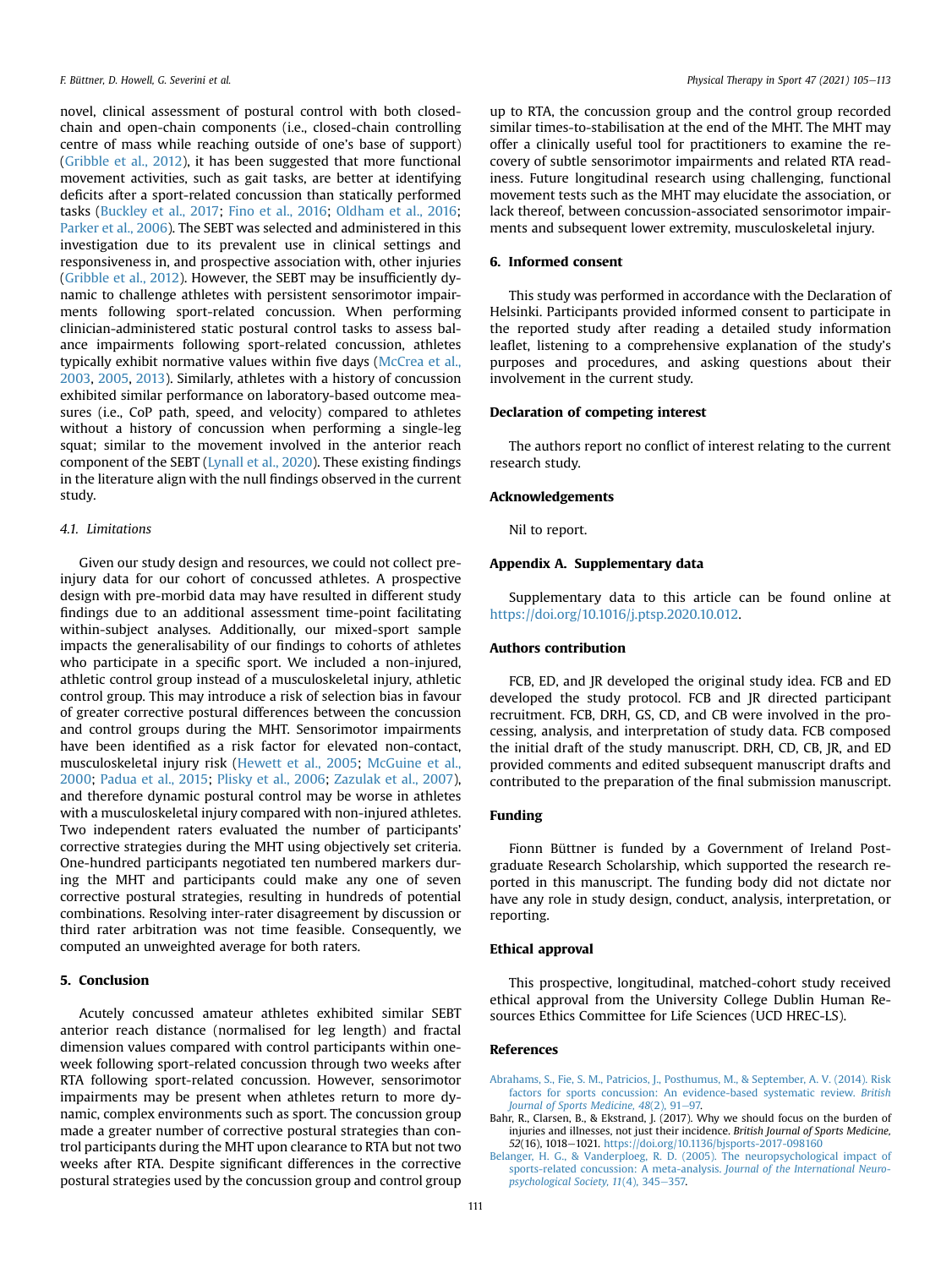- <span id="page-7-42"></span>Berkner, J., Meehan, W. P., Master, C. L., & Howell, D. R. (2017). Gait and quiet-stance performance among adolescents after concussion symptom resolution. Journal of Athletic Training, 52(12), 1089-1095. [https://doi.org/10.4085/1062-6050-](https://doi.org/10.4085/1062-6050-52.11.23) [52.11.23](https://doi.org/10.4085/1062-6050-52.11.23)
- <span id="page-7-40"></span>[Bittencourt, N. F. N., Meeuwisse, W. H., Mendonça, L. D., Nettel-Aguirre, A.,](http://refhub.elsevier.com/S1466-853X(20)30569-1/sref5) [Ocarino, J. M., & Fonseca, S. T. \(2016\). Complex systems approach for sports](http://refhub.elsevier.com/S1466-853X(20)30569-1/sref5) [injuries: Moving from risk factor identi](http://refhub.elsevier.com/S1466-853X(20)30569-1/sref5)fication to injury pattern recog[nition](http://refhub.elsevier.com/S1466-853X(20)30569-1/sref5)-[narrative review and new concept.](http://refhub.elsevier.com/S1466-853X(20)30569-1/sref5) British Journal of Sports Medicine,  $50(21)$ , 1309-1314
- <span id="page-7-10"></span>[Broglio, S. P., Guskiewicz, K. M., & Norwig, J. \(2017\). If you](http://refhub.elsevier.com/S1466-853X(20)30569-1/sref6)'re not measuring, you're [guessing: The advent of objective concussion assessments.](http://refhub.elsevier.com/S1466-853X(20)30569-1/sref6) Journal of Athletic [Training, 52](http://refhub.elsevier.com/S1466-853X(20)30569-1/sref6)(3), 160–[166](http://refhub.elsevier.com/S1466-853X(20)30569-1/sref6).
- <span id="page-7-9"></span>[Broglio, S. P., Macciocchi, S. N., & Ferrara, M. S. \(2007\). Sensitivity of the concussion](http://refhub.elsevier.com/S1466-853X(20)30569-1/sref7) [assessment battery.](http://refhub.elsevier.com/S1466-853X(20)30569-1/sref7) Neurosurgery, 60(6), 1050-[1057. discussion 1057-1058.](http://refhub.elsevier.com/S1466-853X(20)30569-1/sref7)
- <span id="page-7-11"></span>[Buckley, T. A., Munkasy, B. A., & Clouse, B. P. \(2018\). Sensitivity and speci](http://refhub.elsevier.com/S1466-853X(20)30569-1/sref8)ficity of the modifi[ed balance error scoring system in concussed collegiate student athletes.](http://refhub.elsevier.com/S1466-853X(20)30569-1/sref8) [Clinical Journal of Sport Medicine, 28](http://refhub.elsevier.com/S1466-853X(20)30569-1/sref8)(2), 174-[176](http://refhub.elsevier.com/S1466-853X(20)30569-1/sref8).
- <span id="page-7-13"></span>[Buckley, T. A., Oldham, J. R., & Caccese, J. B. \(2016a\). Postural control de](http://refhub.elsevier.com/S1466-853X(20)30569-1/sref9)ficits identify [lingering post-concussion neurological de](http://refhub.elsevier.com/S1466-853X(20)30569-1/sref9)ficits. Journal of Sport and Health<br>[Science, 5](http://refhub.elsevier.com/S1466-853X(20)30569-1/sref9)(1), 61–[69.](http://refhub.elsevier.com/S1466-853X(20)30569-1/sref9)
- <span id="page-7-46"></span>Buckley, T. A., Oldham, J. R., Munkasy, B. A., & Evans, K. E. (2017). Decreased anticipatory postural adjustments during gait initiation acutely post-concussion. Archives of Physical Medicine and Rehabilitation, 98(10), 1962-1968. <https://doi.org/10.1016/j.apmr.2017.05.002>
- <span id="page-7-36"></span>Buckley, T. A., Vallabhajosula, S., Oldham, J. R., Munkasy, B. A., Evans, K. M., Krazeise, D. A., … Hall, E. E. (2016b). Evidence of a conservative gait strategy in athletes with a history of concussions. Journal of Sport and Health Science, 5(4), 417-423. <https://doi.org/10.1016/j.jshs.2015.03.010>
- <span id="page-7-14"></span>Büttner, F., Howell, D. R., Ardern, C. L., Doherty, C., Blake, C., Ryan, J., … Delahunt, E. (2019). Concussed athletes walk slower than non-concussed athletes during cognitive-motor dual-task assessments but not during single-task assessments 2 months after sports concussion: A systematic review and meta-analysis using individual participant data. Br J Sports Med., 22, 54-62. [https://doi.org/10.1136/](https://doi.org/10.1136/bjsports-2018-100164) [bjsports-2018-100164](https://doi.org/10.1136/bjsports-2018-100164)
- <span id="page-7-37"></span>[Catena, R. D., Donkelaar, P van, Halterman, C. I., & Chou, L.-S. \(2009\). Spatial](http://refhub.elsevier.com/S1466-853X(20)30569-1/sref13) [orientation of attention and obstacle avoidance following concussion.](http://refhub.elsevier.com/S1466-853X(20)30569-1/sref13) Experi[mental Brain Research, 194](http://refhub.elsevier.com/S1466-853X(20)30569-1/sref13)(1), 67-[77.](http://refhub.elsevier.com/S1466-853X(20)30569-1/sref13)
- <span id="page-7-25"></span>Doherty, C., Bleakley, C., Hertel, J., Caulfi[eld, B., Ryan, J., & Delahunt, E. \(2015a\).](http://refhub.elsevier.com/S1466-853X(20)30569-1/sref14) Dynamic balance deficits 6 Months following fi[rst-time acute lateral ankle](http://refhub.elsevier.com/S1466-853X(20)30569-1/sref14) [sprain: A laboratory analysis.](http://refhub.elsevier.com/S1466-853X(20)30569-1/sref14) Journal of Orthopaedic & [Sports Physical Therapy,](http://refhub.elsevier.com/S1466-853X(20)30569-1/sref14)  $45(8)$ , 626-[633](http://refhub.elsevier.com/S1466-853X(20)30569-1/sref14).
- <span id="page-7-26"></span>[Doherty, C., Bleakley, C. M., Hertel, J., Caul](http://refhub.elsevier.com/S1466-853X(20)30569-1/sref15)field, B., Ryan, J., & Delahunt, E. (2015b). [Laboratory measures of postural control during the star excursion balance test](http://refhub.elsevier.com/S1466-853X(20)30569-1/sref15) after acute first-time lateral ankle sprain. [Journal of Athletic Training, 50](http://refhub.elsevier.com/S1466-853X(20)30569-1/sref15)(6), [651](http://refhub.elsevier.com/S1466-853X(20)30569-1/sref15)-[664.](http://refhub.elsevier.com/S1466-853X(20)30569-1/sref15)
- <span id="page-7-1"></span>Eagle, S. R., Kontos, A. P., Pepping, G. J., Johnson, C. D., Sinnott, A., LaGoy, A., & Connaboy, C. (2020). Increased risk of musculoskeletal injury following sportrelated concussion: A perception-action coupling approach. Sports Med., 50(1), 15-23. [https://doi.org/10.1007/s40279-019-01144-3.](https://doi.org/10.1007/s40279-019-01144-3) Published online **June.**
- <span id="page-7-31"></span>[Eechaute, C., Bautmans, I., De Hertogh, W., & Vaes, P. \(2012\). The multiple hop test:](http://refhub.elsevier.com/S1466-853X(20)30569-1/sref17) [A discriminative or evaluative instrument for chronic ankle instability?](http://refhub.elsevier.com/S1466-853X(20)30569-1/sref17) Clinical [Journal of Sport Medicine, 22](http://refhub.elsevier.com/S1466-853X(20)30569-1/sref17)(3), 228-[233](http://refhub.elsevier.com/S1466-853X(20)30569-1/sref17).
- <span id="page-7-32"></span>Eechaute, C., De Ridder, R., Maes, T., Beckwee, D., Swinnen, E., Buyl, R., & Vaes, P. (2017). Evidence of a different landing strategy in subjects with chronic ankle instability. *Gait* & *Posture*, 52, 62–67. https://doi.org/10.1016/ instability. Gait & Posture, 52, 62-67. [https://doi.org/10.1016/](https://doi.org/10.1016/j.gaitpost.2016.11.002) [j.gaitpost.2016.11.002](https://doi.org/10.1016/j.gaitpost.2016.11.002)
- <span id="page-7-28"></span>[Eechaute, C., Vaes, P., & Duquet, W. \(2008a\). Functional performance de](http://refhub.elsevier.com/S1466-853X(20)30569-1/sref19)ficits in [patients with CAI: Validity of the multiple hop test.](http://refhub.elsevier.com/S1466-853X(20)30569-1/sref19) Clinical Journal of Sport [Medicine, 18](http://refhub.elsevier.com/S1466-853X(20)30569-1/sref19)(2), 124-[129.](http://refhub.elsevier.com/S1466-853X(20)30569-1/sref19)
- <span id="page-7-29"></span>[Eechaute, C., Vaes, P., & Duquet, W. \(2008b\). The chronic ankle instability scale:](http://refhub.elsevier.com/S1466-853X(20)30569-1/sref20) [Clinimetric properties of a multidimensional, patient-assessed instrument.](http://refhub.elsevier.com/S1466-853X(20)30569-1/sref20) [Physical Therapy in Sport, 9](http://refhub.elsevier.com/S1466-853X(20)30569-1/sref20)(2), 57-[66.](http://refhub.elsevier.com/S1466-853X(20)30569-1/sref20)
- <span id="page-7-30"></span>[Eechaute, C., Vaes, P., & Duquet, W. \(2009\). The dynamic postural control is](http://refhub.elsevier.com/S1466-853X(20)30569-1/sref21) [impaired in patients with chronic ankle instability: Reliability and validity of](http://refhub.elsevier.com/S1466-853X(20)30569-1/sref21) the multiple hop test. [Clinical Journal of Sport Medicine, 19](http://refhub.elsevier.com/S1466-853X(20)30569-1/sref21)(2), 107-[114](http://refhub.elsevier.com/S1466-853X(20)30569-1/sref21).
- <span id="page-7-18"></span>[von Elm, E., Altman, D. G., Egger, M., Pocock, S. J., Gøtzsche, P. C., &](http://refhub.elsevier.com/S1466-853X(20)30569-1/sref22) [Vandenbroucke, J. P. \(2008\). The strengthening the reporting of observational](http://refhub.elsevier.com/S1466-853X(20)30569-1/sref22) [studies in epidemiology \(STROBE\) statement: Guidelines for reporting obser-](http://refhub.elsevier.com/S1466-853X(20)30569-1/sref22)vational studies. [Journal of Clinical Epidemiology, 61](http://refhub.elsevier.com/S1466-853X(20)30569-1/sref22)(4), 344-[349](http://refhub.elsevier.com/S1466-853X(20)30569-1/sref22).
- <span id="page-7-38"></span>[Fait, P., Swaine, B., Cantin, J.-F., Leblond, J., & McFadyen, B. J. \(2013\). Altered inte](http://refhub.elsevier.com/S1466-853X(20)30569-1/sref23)[grated locomotor and cognitive function in elite athletes 30 days post](http://refhub.elsevier.com/S1466-853X(20)30569-1/sref23)concussion: A preliminary study. [The Journal of Head Trauma Rehabilitation,](http://refhub.elsevier.com/S1466-853X(20)30569-1/sref23)  $28(4)$ ,  $293-301$ .
- <span id="page-7-4"></span>Feddermann-Demont, N., Echemendia, R. J., Schneider, K. J., Solomon, G. S., Hayden, K. A., Turner, M., … Tarnutzer, A. A. (2017). What domains of clinical function should be assessed after sport-related concussion? A systematic review. British Journal of Sports Medicine, 51(11), 903-918. [https://doi.org/10.1136/](https://doi.org/10.1136/bjsports-2016-097403) [bjsports-2016-097403](https://doi.org/10.1136/bjsports-2016-097403)
- <span id="page-7-41"></span>[Fino, P. C., Becker, L. N., Fino, N. F., Griesemer, B., Goforth, M., & Brolinson, P. G.](http://refhub.elsevier.com/S1466-853X(20)30569-1/sref25) [\(2019\). Effects of recent concussion and injury history on instantaneous relative](http://refhub.elsevier.com/S1466-853X(20)30569-1/sref25) [risk of lower extremity injury in division I collegiate athletes.](http://refhub.elsevier.com/S1466-853X(20)30569-1/sref25) Clinical Journal of [Sport Medicine, 29](http://refhub.elsevier.com/S1466-853X(20)30569-1/sref25)(3), 218-[223.](http://refhub.elsevier.com/S1466-853X(20)30569-1/sref25)
- <span id="page-7-39"></span>[Fino, P. C., Nussbaum, M. A., & Brolinson, P. G. \(2016\). Locomotor de](http://refhub.elsevier.com/S1466-853X(20)30569-1/sref26)ficits in recently [concussed athletes and matched controls during single and dual-task turning](http://refhub.elsevier.com/S1466-853X(20)30569-1/sref26)

gait: Preliminary results. [Journal of NeuroEngineering and Rehabilitation, 13](http://refhub.elsevier.com/S1466-853X(20)30569-1/sref26),  $1 - 15$  $1 - 15$ 

- <span id="page-7-35"></span>Fino, P. C., Parrington, L., Pitt, W., Martini, D. N., Chesnutt, J. C., Chou, L. S., & King, L. A. (2018). Detecting gait abnormalities after concussion or mild traumatic brain injury: A systematic review of single-task, dual-task, and complex gait. Gait & Posture, 62, 157-166. <https://doi.org/10.1016/j.gaitpost.2018.03.021>
- <span id="page-7-43"></span>[Ford, J. M., Campbell, K. R., Ford, C. B., Boyd, K. E., Padua, D. A., & Mihalik, J. P. \(2018\).](http://refhub.elsevier.com/S1466-853X(20)30569-1/sref28) [Can functional movement assessment predict football head impact biome-](http://refhub.elsevier.com/S1466-853X(20)30569-1/sref28)chanics? [Medicine](http://refhub.elsevier.com/S1466-853X(20)30569-1/sref28) & [Science in Sports](http://refhub.elsevier.com/S1466-853X(20)30569-1/sref28) & [Exercise, 50](http://refhub.elsevier.com/S1466-853X(20)30569-1/sref28)(6), 1233-[1240.](http://refhub.elsevier.com/S1466-853X(20)30569-1/sref28)
- <span id="page-7-6"></span>[Garcia, G.-G. P., Broglio, S. P., Lavieri, M. S., McCrea, M., & McAllister, T. \(2018\). CARE](http://refhub.elsevier.com/S1466-853X(20)30569-1/sref29) [consortium investigators. Quantifying the value of multidimensional assess](http://refhub.elsevier.com/S1466-853X(20)30569-1/sref29)[ment models for acute concussion: An analysis of data from the NCAA-DoD care](http://refhub.elsevier.com/S1466-853X(20)30569-1/sref29) consortium. [Sports Medicine, 48](http://refhub.elsevier.com/S1466-853X(20)30569-1/sref29)(7), 1739-[1749.](http://refhub.elsevier.com/S1466-853X(20)30569-1/sref29)<br>[Gessel, L. M., Fields, S. K., Collins, C. L., Dick, R. W., & Comstock, R. D. \(2007\). Con-](http://refhub.elsevier.com/S1466-853X(20)30569-1/sref30)
- <span id="page-7-7"></span>[cussions among United States high school and collegiate athletes.](http://refhub.elsevier.com/S1466-853X(20)30569-1/sref30) Journal of Athletic Training,  $42(4)$ ,  $495-503$ .
- <span id="page-7-22"></span>[Gribble, P. A., & Hertel, J. \(2003\). Considerations for normalizing measures of the](http://refhub.elsevier.com/S1466-853X(20)30569-1/sref31) star excursion balance test. [Measurement in Physical Education and Exercise](http://refhub.elsevier.com/S1466-853X(20)30569-1/sref31) [Science, 7](http://refhub.elsevier.com/S1466-853X(20)30569-1/sref31)(2), 89-[100.](http://refhub.elsevier.com/S1466-853X(20)30569-1/sref31)
- <span id="page-7-21"></span>[Gribble, P. A., Hertel, J., & Plisky, P. \(2012\). Using the star excursion balance test to](http://refhub.elsevier.com/S1466-853X(20)30569-1/sref32) assess dynamic postural-control defi[cits and outcomes in lower extremity](http://refhub.elsevier.com/S1466-853X(20)30569-1/sref32) [injury: A literature and systematic review.](http://refhub.elsevier.com/S1466-853X(20)30569-1/sref32) Journal of Athletic Training, 47(3), [339](http://refhub.elsevier.com/S1466-853X(20)30569-1/sref32)-[357.](http://refhub.elsevier.com/S1466-853X(20)30569-1/sref32)
- <span id="page-7-0"></span>Harmon, K. G., Clugston, J. R., Dec, K., Hainline, B., Herring, S., Kane, S. F., Roberts, W. O. (2019). American Medical Society for Sports Medicine position statement on concussion in sport. British Journal of Sports Medicine, 53(4), 213-225. <https://doi.org/10.1136/bjsports-2018-100338>
- <span id="page-7-24"></span>[Hegedus, E. J., McDonough, S. M., Bleakley, C., Baxter, D., & Cook, C. E. \(2015\).](http://refhub.elsevier.com/S1466-853X(20)30569-1/sref34) [Clinician-friendly lower extremity physical performance tests in athletes: A](http://refhub.elsevier.com/S1466-853X(20)30569-1/sref34) [systematic review of measurement properties and correlation with injury. Part](http://refhub.elsevier.com/S1466-853X(20)30569-1/sref34) [2](http://refhub.elsevier.com/S1466-853X(20)30569-1/sref34)-[the tests for the hip, thigh, foot and ankle including the star excursion](http://refhub.elsevier.com/S1466-853X(20)30569-1/sref34) balance test. [British Journal of Sports Medicine, 49](http://refhub.elsevier.com/S1466-853X(20)30569-1/sref34)(10), 649-[656.](http://refhub.elsevier.com/S1466-853X(20)30569-1/sref34)
- <span id="page-7-16"></span>[Herman, D. C., Zaremski, J. L., Vincent, H. K., & Vincent, K. R. \(2015\). Effect of neu](http://refhub.elsevier.com/S1466-853X(20)30569-1/sref35)[rocognition and concussion on musculoskeletal injury risk.](http://refhub.elsevier.com/S1466-853X(20)30569-1/sref35) Current Sports [Medicine Reports, 14](http://refhub.elsevier.com/S1466-853X(20)30569-1/sref35)(3), 194-[199](http://refhub.elsevier.com/S1466-853X(20)30569-1/sref35).
- <span id="page-7-47"></span>Hewett, T. E., Myer, G. D., Ford, K. R., Heidt Jr, R. S., Colosimo, A. J., McLean, S. G., Succop, P. (2005). Biomechanical measures of neuromuscular control and valgus loading of the knee predict anterior cruciate ligament injury risk in female athletes: A prospective study. The American Journal of Sports Medicine, 33(4), 492-501. <https://doi.org/10.1177/0363546504269591>
- <span id="page-7-23"></span>[Hoch, M. C., Staton, G. S., & McKeon, P. O. \(2011\). Dorsi](http://refhub.elsevier.com/S1466-853X(20)30569-1/sref37)flexion range of motion significantly influences dynamic balance. [Journal of Science and Medicine in](http://refhub.elsevier.com/S1466-853X(20)30569-1/sref37) [Sport, 14](http://refhub.elsevier.com/S1466-853X(20)30569-1/sref37)(1), 90-[92.](http://refhub.elsevier.com/S1466-853X(20)30569-1/sref37)
- <span id="page-7-3"></span>[Howell, D. R., Buckley, T., Lynall, R. C., & Meehan, W. \(2018b\). Worsening dual-task](http://refhub.elsevier.com/S1466-853X(20)30569-1/sref38) [gait costs after concussion and their association with subsequent sport-related](http://refhub.elsevier.com/S1466-853X(20)30569-1/sref38) injury. J Neurotrauma., 28[. Published online February.](http://refhub.elsevier.com/S1466-853X(20)30569-1/sref38)
- <span id="page-7-2"></span>[Howell, D. R., Lynall, R. C., Buckley, T. A., & Herman, D. C. \(2018a\). Neuromuscular](http://refhub.elsevier.com/S1466-853X(20)30569-1/sref39) control defi[cits and the risk of subsequent injury after a concussion: A scoping](http://refhub.elsevier.com/S1466-853X(20)30569-1/sref39) review. [Sports Med., 17](http://refhub.elsevier.com/S1466-853X(20)30569-1/sref39), 1-[19. Published online February.](http://refhub.elsevier.com/S1466-853X(20)30569-1/sref39)
- <span id="page-7-15"></span>[Howell, D. R., Osternig, L. R., & Chou, L.-S. \(2015\). Return to activity after concussion](http://refhub.elsevier.com/S1466-853X(20)30569-1/sref40) [affects dual-task gait balance control recovery.](http://refhub.elsevier.com/S1466-853X(20)30569-1/sref40) Medicine & [Science in Sports](http://refhub.elsevier.com/S1466-853X(20)30569-1/sref40) & [Exercise, 47](http://refhub.elsevier.com/S1466-853X(20)30569-1/sref40)(4), 673-[680](http://refhub.elsevier.com/S1466-853X(20)30569-1/sref40).
- <span id="page-7-44"></span>[Howell, D. R., Wilson, J. C., Brilliant, A. N., Gardner, A. J., Iverson, G. L., &](http://refhub.elsevier.com/S1466-853X(20)30569-1/sref41) [Meehan, W. P. \(2019\). Objective clinical tests of dual-task dynamic postural](http://refhub.elsevier.com/S1466-853X(20)30569-1/sref41) [control in youth athletes with concussion.](http://refhub.elsevier.com/S1466-853X(20)30569-1/sref41) Journal of Science and Medicine in [Sport, 22](http://refhub.elsevier.com/S1466-853X(20)30569-1/sref41)(5), 521-[525](http://refhub.elsevier.com/S1466-853X(20)30569-1/sref41).
- <span id="page-7-19"></span>Iverson, G. L., Gardner, A. J., Terry, D. P., Ponsford, J. L., Sills, A. K., Broshek, D. K., & Solomon, G. S. (2017). Predictors of clinical recovery from concussion: A systematic review. British Journal of Sports Medicine, 51(12), 941-948. [https://](https://doi.org/10.1136/bjsports-2017-097729) [doi.org/10.1136/bjsports-2017-097729](https://doi.org/10.1136/bjsports-2017-097729)
- <span id="page-7-12"></span>Kamins, J., Bigler, E., Covassin, T., Henry, L., Kemp, S., Leddy, J. L., … Giza, C. C. (2017). What is the physiological time to recovery after concussion? Systematic review.

<span id="page-7-20"></span>Br J Sports Med., 51(12), 935-940. <https://doi.org/10.1136/bjsports-2016-097464> [Kaminski, T. W., & Gribble, P. \(2003\). The star excursion balance test as a mea-](http://refhub.elsevier.com/S1466-853X(20)30569-1/sref44)surement tool. [Athletic Therapy Today, 8](http://refhub.elsevier.com/S1466-853X(20)30569-1/sref44)(2), 46-[47.](http://refhub.elsevier.com/S1466-853X(20)30569-1/sref44)

- <span id="page-7-27"></span>[Katz, M. J., & George, E. B. \(1985\). Fractals and the analysis of growth paths.](http://refhub.elsevier.com/S1466-853X(20)30569-1/sref45) Bulletin of Mathematical Biology,  $47(2)$ , 273-[286](http://refhub.elsevier.com/S1466-853X(20)30569-1/sref45).
- <span id="page-7-8"></span>[Kerr, Z. Y., Zuckerman, S. L., Wasserman, E. B., Covassin, T., Djoko, A., & Dompier, T. P.](http://refhub.elsevier.com/S1466-853X(20)30569-1/sref46) [\(2016\). Concussion symptoms and return to play time in youth, high school, and](http://refhub.elsevier.com/S1466-853X(20)30569-1/sref46) [college American football athletes.](http://refhub.elsevier.com/S1466-853X(20)30569-1/sref46) JAMA Pediatr, 170(7), 647-[653](http://refhub.elsevier.com/S1466-853X(20)30569-1/sref46).
- <span id="page-7-5"></span>Kristman, V. L., Borg, J., Godbolt, A. K., Rachid Salmi, L., Cancelliere, C., Carroll, L. J., Cassidy, J. D. (2014). Methodological issues and research recommendations for prognosis after mild traumatic brain injury: Results of the international collaboration on mild traumatic brain injury prognosis. Archives of Physical<br>Medicine and Rehabilitation, 95(3 Suppl), S265–S277. [https://doi.org/10.1016/](https://doi.org/10.1016/j.apmr.2013.04.026) [j.apmr.2013.04.026](https://doi.org/10.1016/j.apmr.2013.04.026)

<span id="page-7-33"></span>[Lakens, D. \(2017\). Equivalence tests.](http://refhub.elsevier.com/S1466-853X(20)30569-1/sref48) Soc Psychol Personal Sci, 8(4), 355-[362](http://refhub.elsevier.com/S1466-853X(20)30569-1/sref48).

- <span id="page-7-34"></span>[Lakens, D., Scheel, A. M., & Isager, P. M. \(2018\). Equivalence testing for psychological](http://refhub.elsevier.com/S1466-853X(20)30569-1/sref49) research: A tutorial. [Advances in Methods and Practices in Psychological Science,](http://refhub.elsevier.com/S1466-853X(20)30569-1/sref49)  $1(2)$ ,  $259 - 269$  $259 - 269$
- <span id="page-7-17"></span>Lynall, R. C., Mauntel, T. C., Pohlig, R. T., Kerr, Z. Y., Dompier, T. P., Hall, E. E., & Buckley, T. A. (2017). Lower extremity musculoskeletal injury risk after concussion recovery in high school athletes. Journal of Athletic Training, 52(11), 1028e1034. <https://doi.org/10.4085/1062-6050-52.11.22>

<span id="page-7-45"></span>[Lynall, R. C., Blackburn, J. T., Guskiewicz, K. M., Marshall, S. W., Plummer, P., &](http://refhub.elsevier.com/S1466-853X(20)30569-1/sref50)